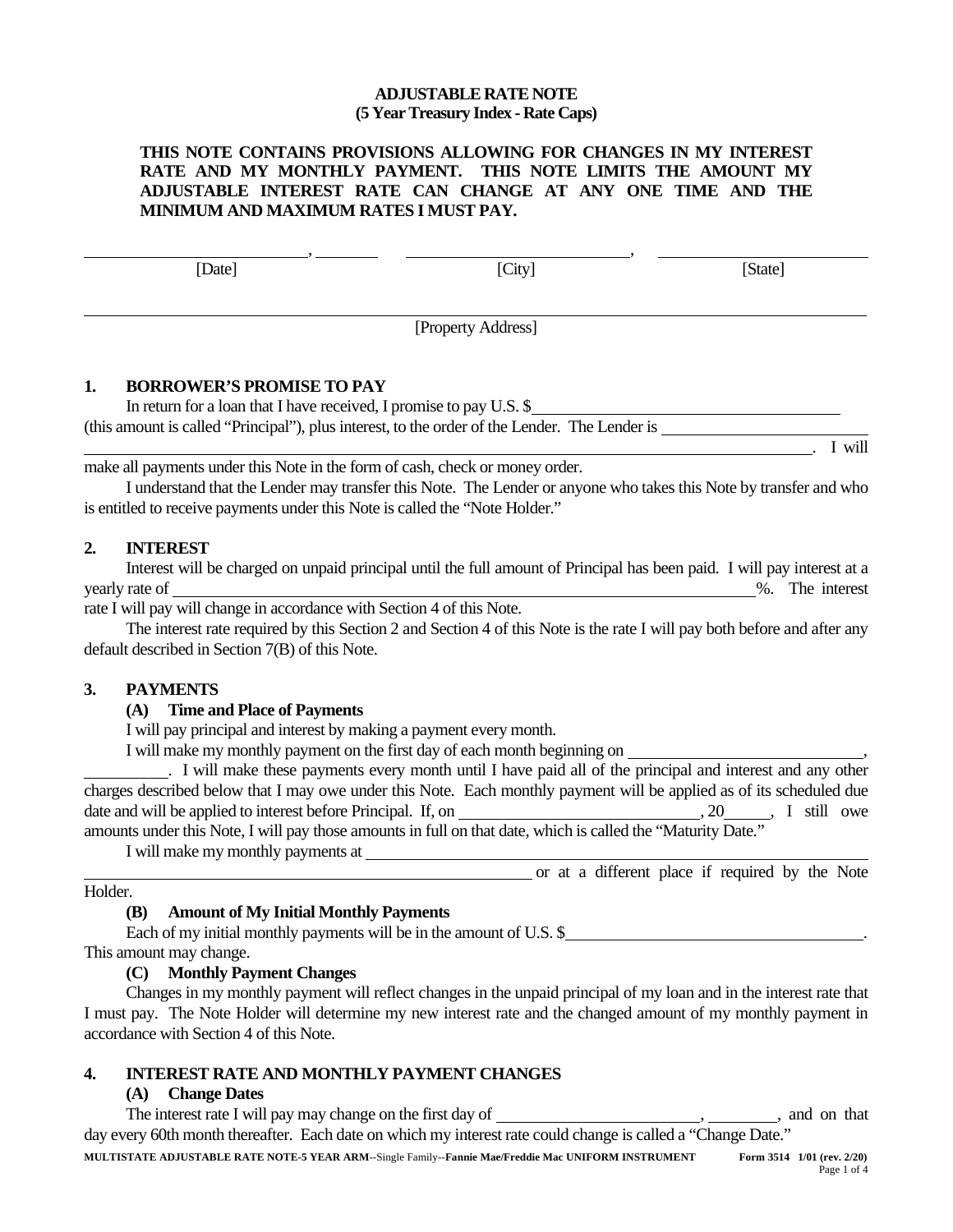#### **(B) The Index**

Beginning with the first Change Date, my interest rate will be based on an Index that is calculated and provided to the general public by an administrator (the "Administrator"). The "Index" is the weekly average yield on United States Treasury securities adjusted to a constant maturity of five years, as made available by the Board of Governors of the Federal Reserve System. The most recent Index value available as of the date 45 days before each Change Date is called the "Current Index," provided that if the Current Index is less than zero, then the Current Index will be deemed to be zero for purposes of calculating my interest rate.

If the Index is no longer available, it will be replaced in accordance with Section 4(G) below.

### **(C) Calculation of Changes**

Before each Change Date, the Note Holder will calculate my new interest rate by adding

percentage points (
2018) (the "Margin") to the Current Index. The Margin may change if the Index is replaced by the Note Holder in accordance with Section 4(G)(2) below. The Note Holder will then round the result of the Margin plus the Current Index to the nearest one-eighth of one percentage point (0.125%). Subject to the limits stated in Section 4(D) below, this rounded amount will be my new interest rate until the next Change Date.

The Note Holder will then determine the amount of the monthly payment that would be sufficient to repay the unpaid principal that I am expected to owe at the Change Date in full on the Maturity Date at my new interest rate in substantially equal payments. The result of this calculation will be the new amount of my monthly payment.

#### **(D) Limits on Interest Rate Changes**

The interest rate I am required to pay at the first Change Date will not be greater than  $\%$ or less than  $\%$ . Thereafter, my interest rate will never be increased or decreased on any single Change Date by more than two percentage points (2.0%) from the rate of interest I have been paying for the preceding 60 months. My interest rate will never be greater than % or less than %.

#### **(E) Effective Date of Changes**

My new interest rate will become effective on each Change Date. I will pay the amount of my new monthly payment beginning on the first monthly payment date after the Change Date until the amount of my monthly payment changes again.

### **(F) Notice of Changes**

The Note Holder will deliver or mail to me a notice of any changes in my interest rate and the amount of my monthly payment before the effective date of any change. The notice will include information required by law to be given to me and also the title and telephone number of a person who will answer any question I may have regarding the notice.

# **(G) Replacement Index and Replacement Margin**

The Index is deemed to be no longer available and will be replaced if any of the following events (each, a "Replacement Event") occur: (i) the Administrator has permanently or indefinitely stopped providing the Index to the general public; or (ii) the Administrator or its regulator issues an official public statement that the Index is no longer reliable or representative.

If a Replacement Event occurs, the Note Holder will select a new index (the "Replacement Index") and may also select a new margin (the "Replacement Margin"), as follows:

(1) If a replacement index has been selected or recommended for use in consumer products, including residential adjustable-rate mortgages, by the Board of Governors of the Federal Reserve System, the Federal Reserve Bank of New York, or a committee endorsed or convened by the Board of Governors of the Federal Reserve System or the Federal Reserve Bank of New York at the time of a Replacement Event, the Note Holder will select that index as the Replacement Index.

(2) If a replacement index has not been selected or recommended for use in consumer products under Section (G)(1) at the time of a Replacement Event, the Note Holder will make a reasonable, good faith effort to select a Replacement Index and a Replacement Margin that, when added together, the Note Holder reasonably expects will minimize any change in the cost of the loan, taking into account the historical performance of the Index and the Replacement Index.

The Replacement Index and Replacement Margin, if any, will be operative immediately upon a Replacement Event and will be used to determine my interest rate and monthly payments on Change Dates that are more than 45 days after a Replacement Event. The Index and Margin could be replaced more than once during the term of my Note, but only if another Replacement Event occurs. After a Replacement Event, all references to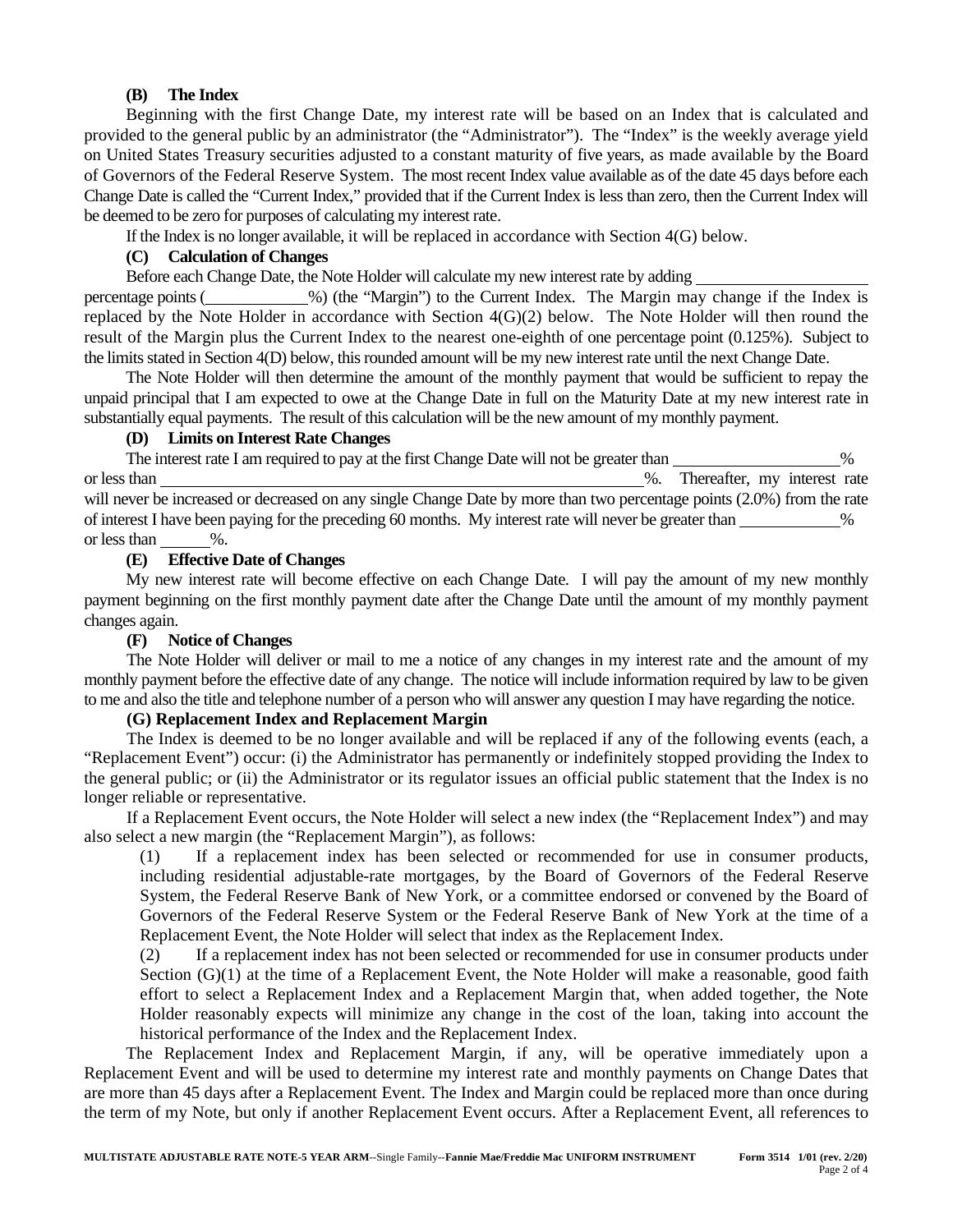the "Index" and "Margin" will be deemed to be references to the "Replacement Index" and "Replacement Margin."

The Note Holder will also give me notice of my Replacement Index and Replacement Margin, if any, and such other information required by applicable law and regulation.

# **5. BORROWER'S RIGHT TO PREPAY**

I have the right to make payments of Principal at any time before they are due. A payment of Principal only is known as a "Prepayment." When I make a Prepayment, I will tell the Note Holder in writing that I am doing so. I may not designate a payment as a Prepayment if I have not made all the monthly payments due under the Note.

I may make a full Prepayment or partial Prepayments without paying a Prepayment charge. The Note Holder will use my Prepayments to reduce the amount of Principal that I owe under this Note. However, the Note Holder may apply my Prepayment to the accrued and unpaid interest on the Prepayment amount, before applying my Prepayment to reduce the Principal amount of the Note. If I make a partial Prepayment, there will be no changes in the due dates of my monthly payment unless the Note Holder agrees in writing to those changes. My partial Prepayment may reduce the amount of my monthly payments after the first Change Date following my partial Prepayment. However, any reduction due to my partial Prepayment may be offset by an interest rate increase.

# **6. LOAN CHARGES**

If a law, which applies to this loan and which sets maximum loan charges, is finally interpreted so that the interest or other loan charges collected or to be collected in connection with this loan exceed the permitted limits, then: (a) any such loan charge shall be reduced by the amount necessary to reduce the charge to the permitted limit; and (b) any sums already collected from me which exceeded permitted limits will be refunded to me. The Note Holder may choose to make this refund by reducing the Principal I owe under this Note or by making a direct payment to me. If a refund reduces Principal, the reduction will be treated as a partial Prepayment.

### **7. BORROWER'S FAILURE TO PAY AS REQUIRED**

#### **(A) Late Charges for Overdue Payments**

If the Note Holder has not received the full amount of any monthly payment by the end of

calendar days after the date it is due, I will pay a late charge to the Note Holder. The amount of the charge will be % of my overdue payment of principal and interest. I will pay this late charge promptly but only once on each late payment.

#### **(B) Default**

If I do not pay the full amount of each monthly payment on the date it is due, I will be in default.

### **(C) Notice of Default**

If I am in default, the Note Holder may send me a written notice telling me that if I do not pay the overdue amount by a certain date, the Note Holder may require me to pay immediately the full amount of Principal which has not been paid and all the interest that I owe on that amount. That date must be at least 30 days after the date on which the notice is mailed to me or delivered by other means.

### **(D) No Waiver By Note Holder**

Even if, at a time when I am in default, the Note Holder does not require me to pay immediately in full as described above, the Note Holder will still have the right to do so if I am in default at a later time**.**

### **(E) Payment of Note Holder's Costs and Expenses**

If the Note Holder has required me to pay immediately in full as described above, the Note Holder will have the right to be paid back by me for all of its costs and expenses in enforcing this Note to the extent not prohibited by applicable law. Those expenses include, for example, reasonable attorneys' fees.

## **8. GIVING OF NOTICES**

Unless applicable law requires a different method, any notice that must be given to me under this Note will be given by delivering it or by mailing it by first class mail to me at the Property Address above or at a different address if I give the Note Holder a notice of my different address.

Any notice that must be given to the Note Holder under this Note will be given by delivering it or by mailing it by first class mail to the Note Holder at the address stated in Section 3(A) above or at a different address if I am given a notice of that different address.